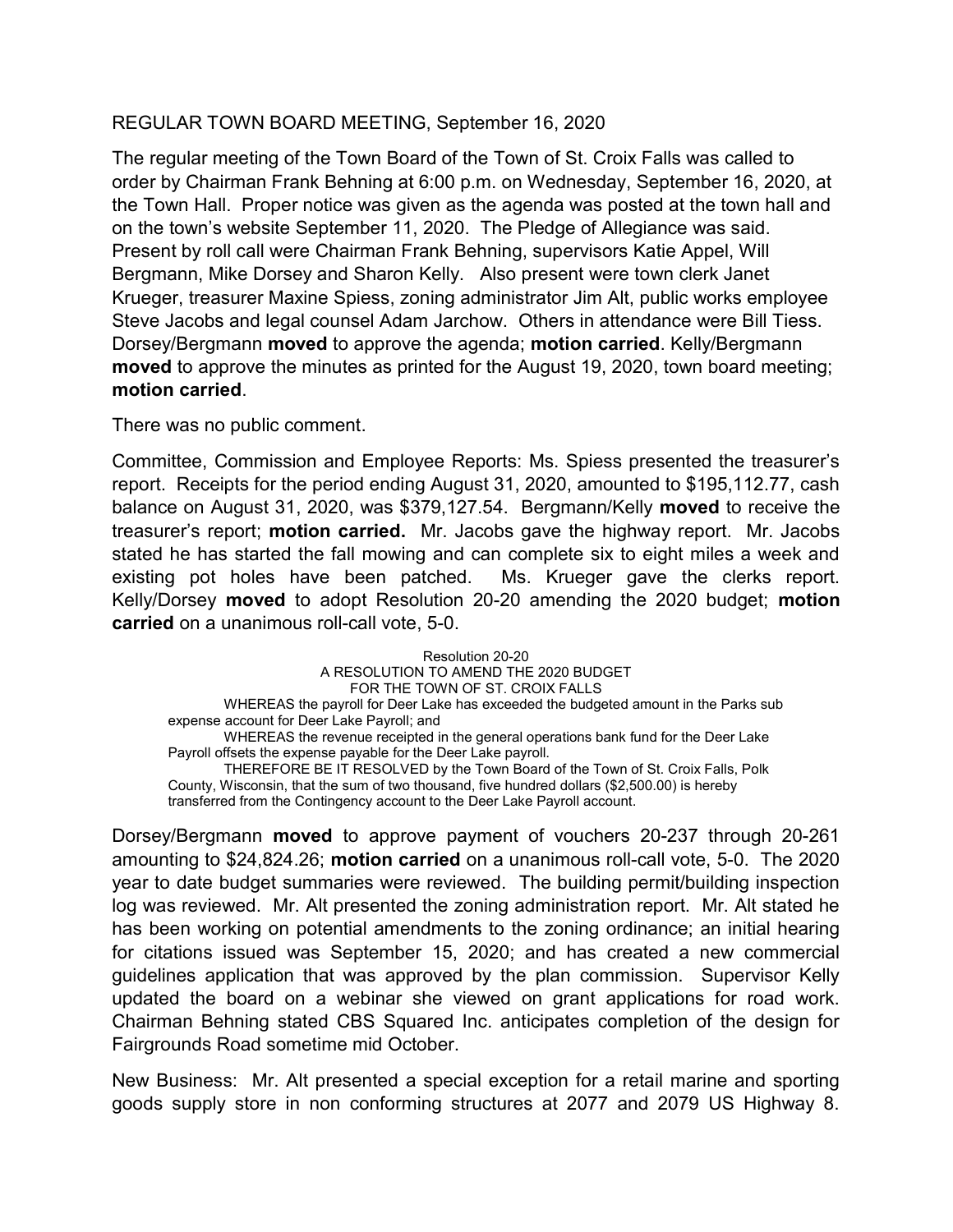Kelly/Dorsey **moved** to adopt Resolution 20-21 approving a special exception to Lake Help, LLC for a marine retail and sporting goods supply store in the commercial district; motion carried on a unanimous roll-call vote, 5-0.

## Resolution 20-21

## A RESOLUTION GRANTING A SPECIAL EXCEPTION

## TO LAKE HELP LLC FOR A RETAIL MARINE & SPORTING GOODS SUPPLY STORE IN THE COMMERCIAL DISTRICT

WHEREAS Todd Fulton, Lake Help LLC filed an application with the Town of St. Croix Falls Zoning Office for a retail marine and sporting goods supply store at 2077 and 2079 US Highway 8, located in the SW ¼ of SW ¼ of Section 27, T34N, R18W, and identified as Tax Parcel Nos. 044-00743-0000, 044-00745-0000 and 044-00748-0000; and

WHEREAS Chapter III, Section C, 3. Commercial District, c. (2) changes of use in nonconforming structures or property requires a Special Exception; and

WHEREAS the Plan Commission conducted a public hearing on the matter and did recommend approval on September 9, 2020, for the special exception with conditions for a retail marine and sproting goods supply store in the SW 1/4 of SW 1/4 of Section 27.

THEREFORE BE IT RESOLVED that the Town Board of the Town of St. Croix Falls, Polk County, Wisconsin, does hereby concur with the Town Plan Commission to grant a special exception to Todd Fulton, Lake Help LLC for a retail marine and sporting goods supply store at 2077 and 2079 US Highway 8, located in the SW ¼ of SW ¼ of Section 27 and identified as tax parcel #044-00743-0000, 044-00745-0000 and 044-00748-0000 subject to the following conditions: 1. The special exception shall terminate upon the sale or transfer of ownership of either the parcel of land or the business itself;

2. Any formal complaint lodged against the use in the first year of operation will lead to an automatic review of the Special Exception and/or conditions by the Plan Commission and/or Town Board at the next possible meeting; and

3. The Business must obey all laws and maintain all proper licenses and permits.

 BE IT FURTHER RESOLVED that this special exception is conditioned on the applicants obtaining the necessary and required permits, if any, from Polk County and various agencies of the State of Wisconsin; and

 BE IT FURTHER RESOLVED that this special exception must be exercised by application for the necessary permits within twelve (12) months of the date of this Resolution.

The contract from St. Croix Valley EMS was reviewed. The Town Board requested that St. Croix Valley EMS be invited to next month's meeting to provide a review and update on their service. Dorsey/Kelly moved to schedule a special town board meeting on October 21, 2020, following the regular town board meeting for the budget workshop; motion carried. Ms. Krueger informed the board that the town's voting equipment wasn't going to be supported after 2021 and that there was an opportunity to be reimbursed for a tabulator with the Routes to Recovery. Appel/Dorsey moved to purchase the Image Cast Evolution (ICE) Tabulator and submit reimbursement through the Routes to Recovery grant; **motion carried** on a unanimous roll-call vote, 5-0. Discussion was had on potential amendments to the town's zoning ordinance. The Chair and Mr. Alt will bring the amendment suggestions back to the plan commission for drafting the potential language. Ms. Krueger presented Mr. Prochnow's options for town assessment. Appel/Bergmann moved to proceed with a book evaluation for the next three years; motion carried. Ms. Krueger will contact Mr. Prochnow for a contract to be considered at next month's meeting. Mr. Jacobs informed the board about an online training taking place Friday and Monday. The board directed Mr. Jacobs to submit documentation to the clerk for course reimbursement.

There was no closing public comment.